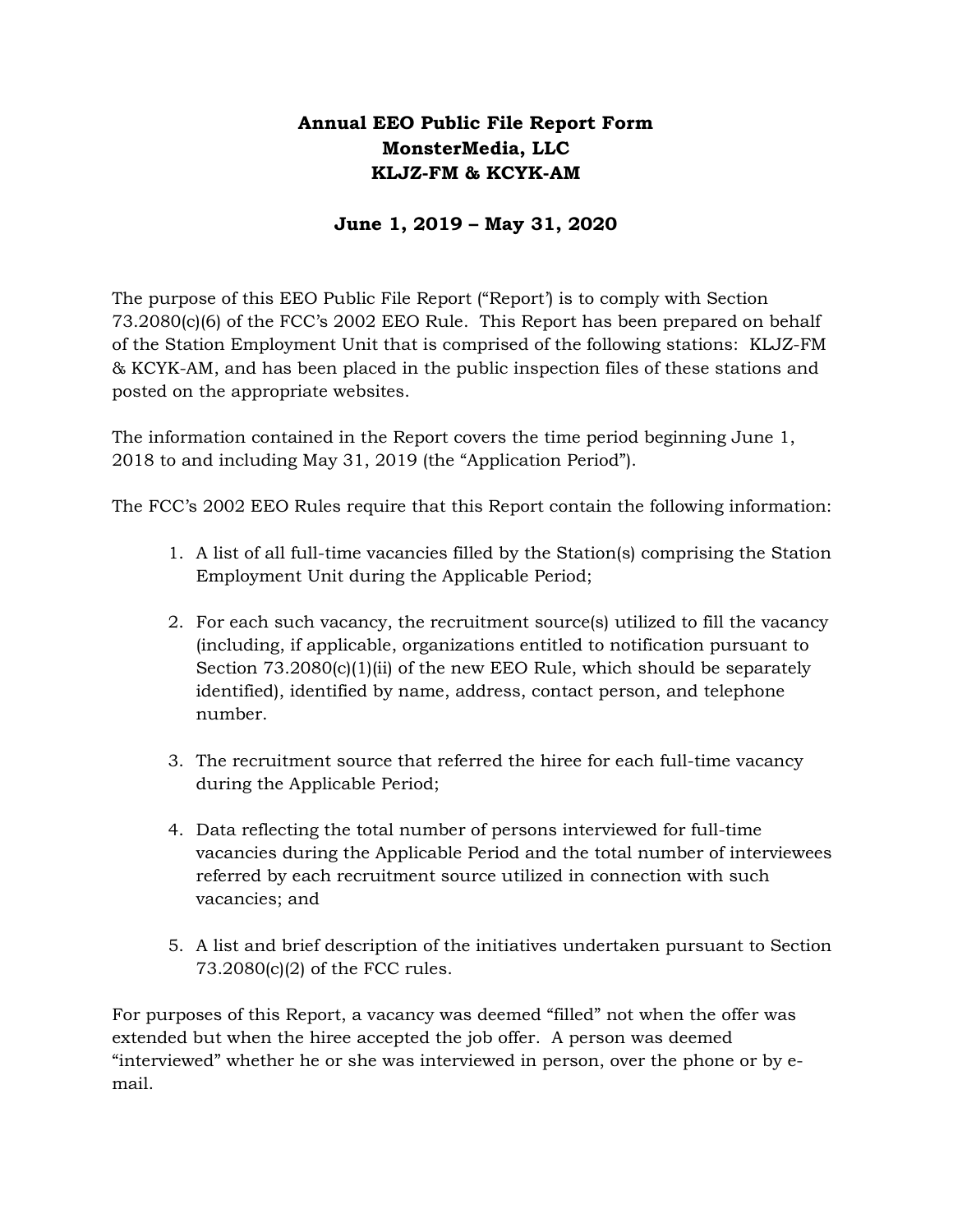## **EEO Public File Report KLJZ 93.1 FM & KCYK 1400-AM Yuma, AZ 85364 June 1, 2019 – May 31, 2020**

| JOB TITLE | NAME OF      | NUMBER OF PERSONS  | <b>DATE</b> | RECRUITMENT SOURCES |
|-----------|--------------|--------------------|-------------|---------------------|
|           | PERSON HIRED | <b>INTERVIEWED</b> | FILLED      | OF HIRE             |

There were no new hires for full time positions during this reporting period.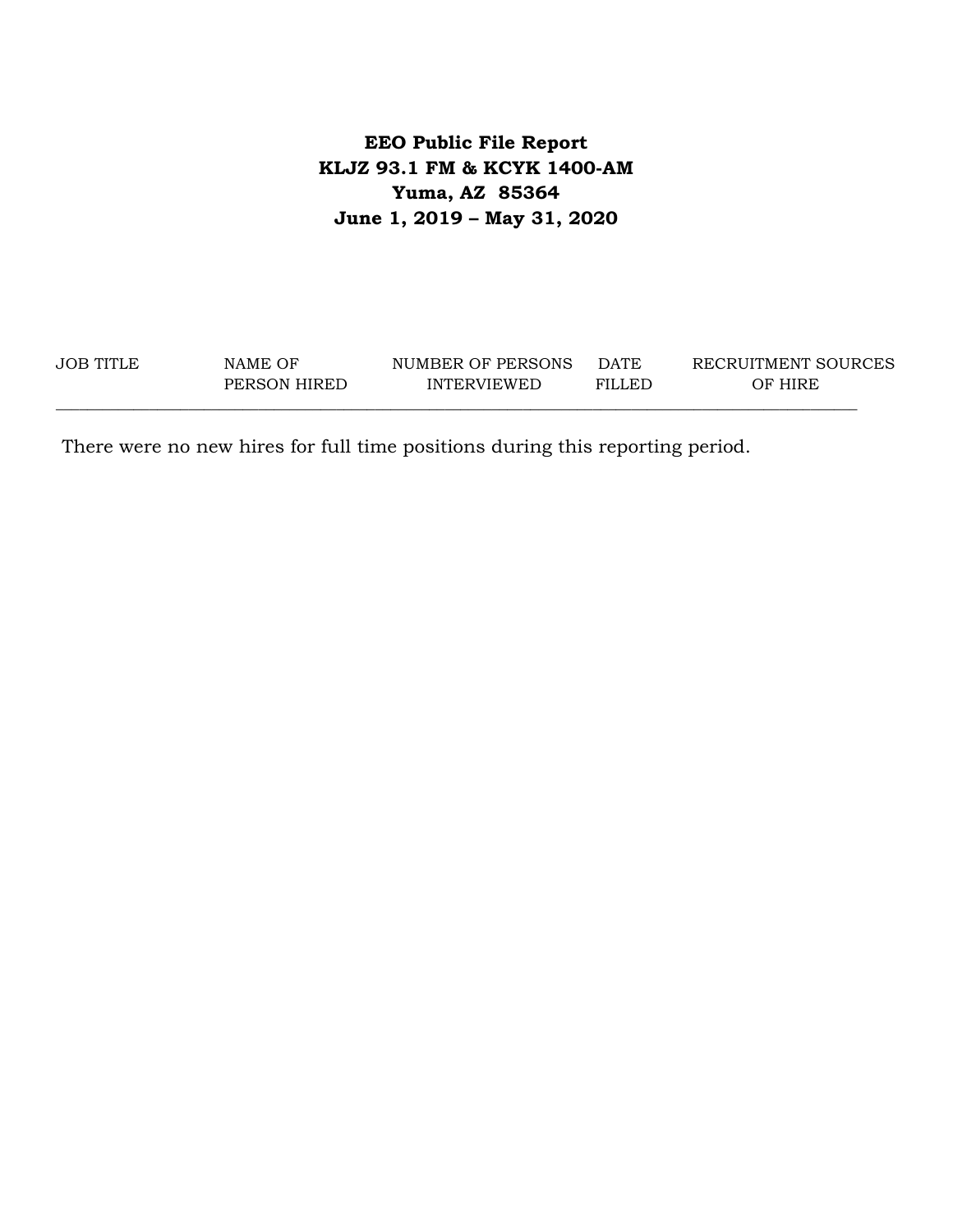#### **EEO Public File Report KLJZ 93.1-FM & KCYK 1400-AM Yuma, Arizona 85364 June 1, 2019 – May 31, 2020**

#### **List of Recruitment Sources**

Ian McGaughey City Manager P. O. Box 638 Somerton, AZ 85350 928-627-2058

Donna Lay AWC Career & Advisement Services P.O. Box 929 Yuma, AZ 85366-0929 928-344-7604

Dave Riek, GM KAWC P.O. Box 929 Yuma, AZ 85366-0929 928-344-4210

Fernando Quiroz American Beginnings P.O. Box 110 Yuma, AZ 85366 928-783-5794

John Morales, Director Yuma Private Industry Council 3834 West 16th St Yuma, AZ 85364 928-329-0990

The Sun Classified Gladys Chairez 2055 Arizona Avenue Yuma, AZ 85364 928-783-3333

Arturo Magana, Regional Coordinator Chicanos por la Causa P.O. Box 2837 Somerton, AZ 85350 928-627-2042

Goodwill of Central Arizona San Juana Macias 3097 South 8th Ave Yuma, AZ 85364

Monster.com Facebook.com Twitter.com Indeed.com

Marisela Alvarado PPEP Inc PO Box 2089 San Luis, AZ 85349 928-627-8050

American Broadcasting School 4511 Southeast 29th Street Oklahoma City, OK 73115 405-672-6511

American Broadcasting School Michelle McConnell 712 North Watson Road Suite 200 Arlington, TX 76011 817-695-2474

American Graduate School Thunderbird Campus 15249 North 59th Ave Glendale, AZ 85306 602-978-7244

American Institute of Technology Attn: Jim Larwood 440 South 54th Ave Phoenix, AZ 85043 602-233-2222

Brookland College 2445 W Dunlap Road Phoenix, AZ 85021-5820 602-242-6265 623-849-8208

Grace Worley Arizona DES 3780 S 4th Ave, Ste. C1 Yuma, AZ 85364 928-247-8760

KLJZ & KCYK Radio Stations 949 S. Avenue B Yuma, AZ 85364 www.monstermediayuma.com 928-782-4321

Employee Referral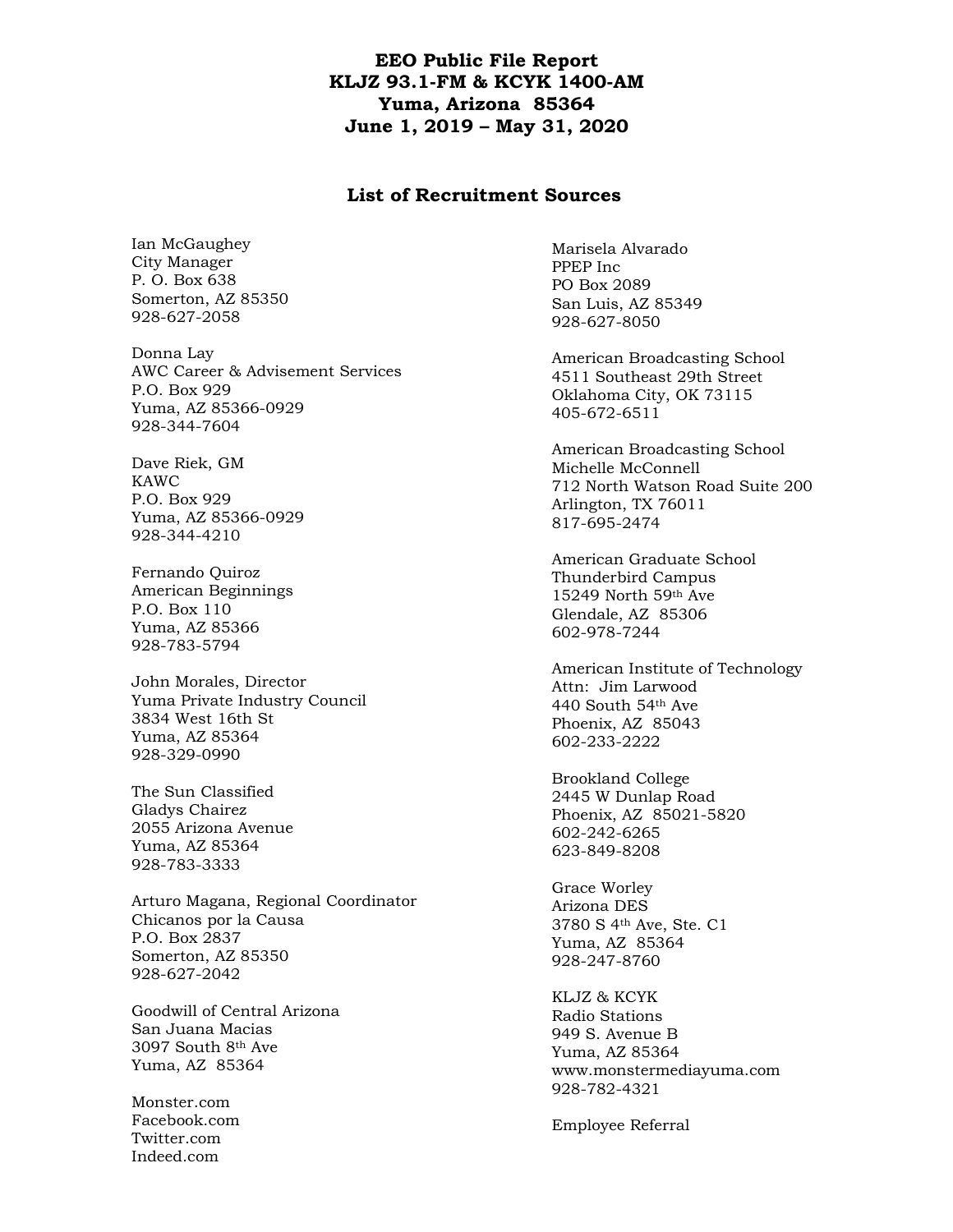# **MonsterMedia, LLC Dba: Z93 93.1 KLJZ-FM & Outlaw Country 1400 KCYK-AM EEO PUBLIC FILE REPORT June 01, 2019 – May 31, 2020**

## **Job Fairs:**

September 28, 2019 Location: Yuma Civic Center & Convention 9:00am – 1:00pm Station representatives: Janice Ramirez, Marketing Executive and Anita Maude, Business Manager, Jennifer Blackwell, Traffic/Operations Manager, and Theresa Straub, Sales Assistant/Production Event: Yuma County Chamber of Commerce Community Expo MonsterMedia was a Media Sponsor and had a booth at the Community Expo. This was a collaborative Expo for Yuma County with several civic organizations working together to provide job and educational opportunities for the Yuma community. Our radio stations employees were present at the event, answering questions, helping community members navigate possible careers in radio and discussed what it takes to be successful in this everchanging industry, as well as taking interest forms from attendees.

October 1, 2019 Location: Gila Ridge High School 5:30pm – 7:30pm Station representatives: Jennifer Blackwell, Traffic/Operations Manager Manager and Anita Maude, Business Manager Event: Yuma Union High School District; College, Career and Military Fair MonsterMedia had a booth at the fair. We provided job applications, took resumes and answered questions about careers in radio and electrical engineering.

October 2, 2019 Location: Yuma Civic Center 9:00am – 1:00pm Station representatives: Janice Ramirez, Marketing Executive and Anita Maude, Business Manager Event: Yuma Community Job & Education Fair sponsored by AZ@Work MonsterMedia had a booth at the fair. This was a collaborative job fair for Yuma County with several civic organizations working together to provide job opportunities for Yuma job seekers. Our radio stations had a booth at the event, answering questions and giving advice on how to pursue a career in radio and what it takes to be successful in the ever-changing industry, as

well as giving out job applications, and taking resumes.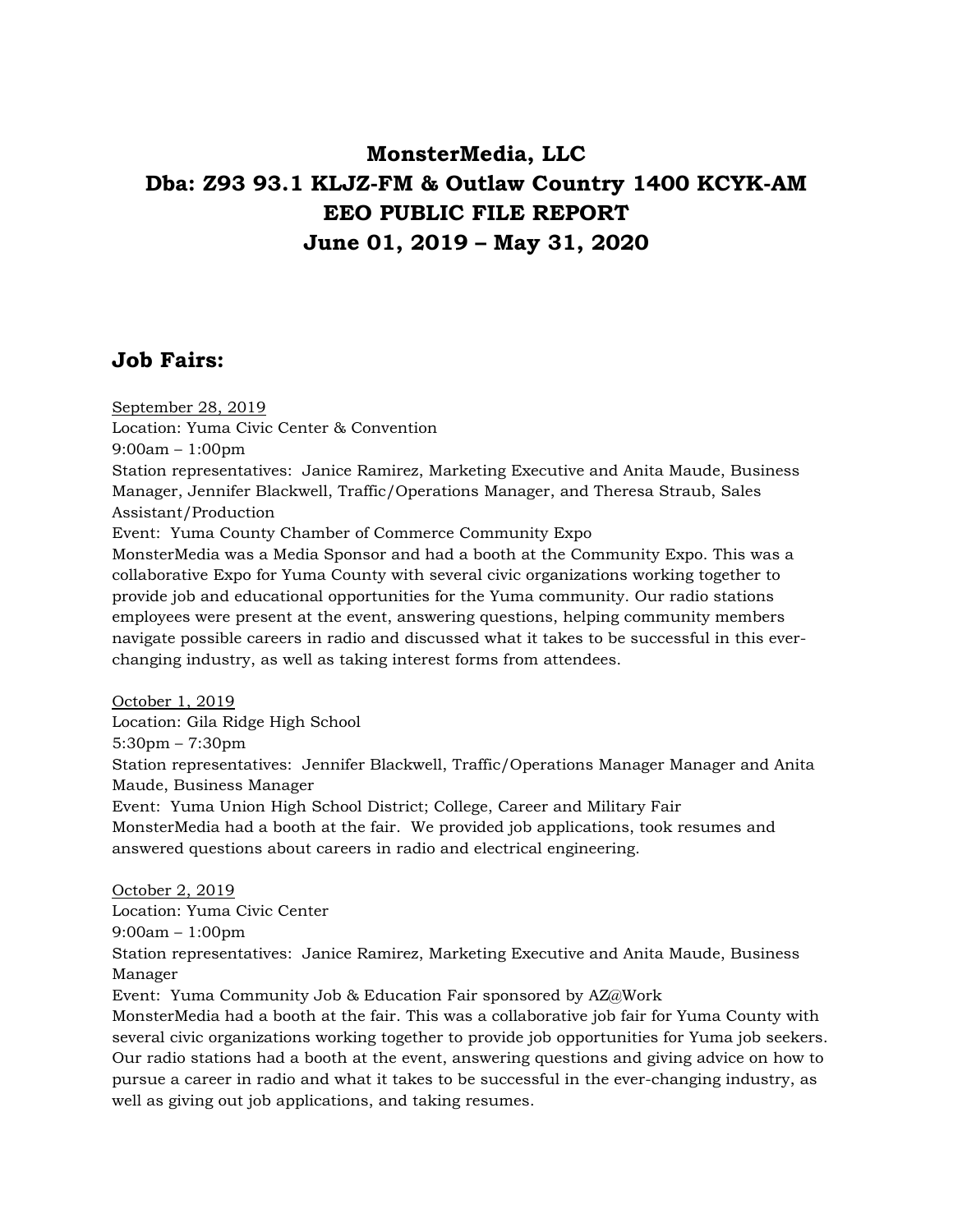October 16, 2019 Location: San Luis Learning Center 12:00pm – 3:00pm Station representatives: Janice Ramirez, Marketing Executive and Anita Maude, Business Manager Event: Transfer and Career Expo, for Arizona Western College. MonsterMedia had a booth at the fair. We provided job applications, took resumes and answered questions about careers in radio and electrical engineering.

November 12, 2019

Location: Arizona Western College

10:00am – 1:00pm

Station representatives: Janice Ramirez, Marketing Executive and Anita Maude, Business Manager

Event: Arizona Western College's Transfer and Career Expo:

Monster Media was present at the AWC Transfer and Career Expot to provide students with career information, potential internship, volunteer, and employment opportunities. MonsterMedia had a booth at the fair. We provided job applications, took resumes and answered questions about careers in radio.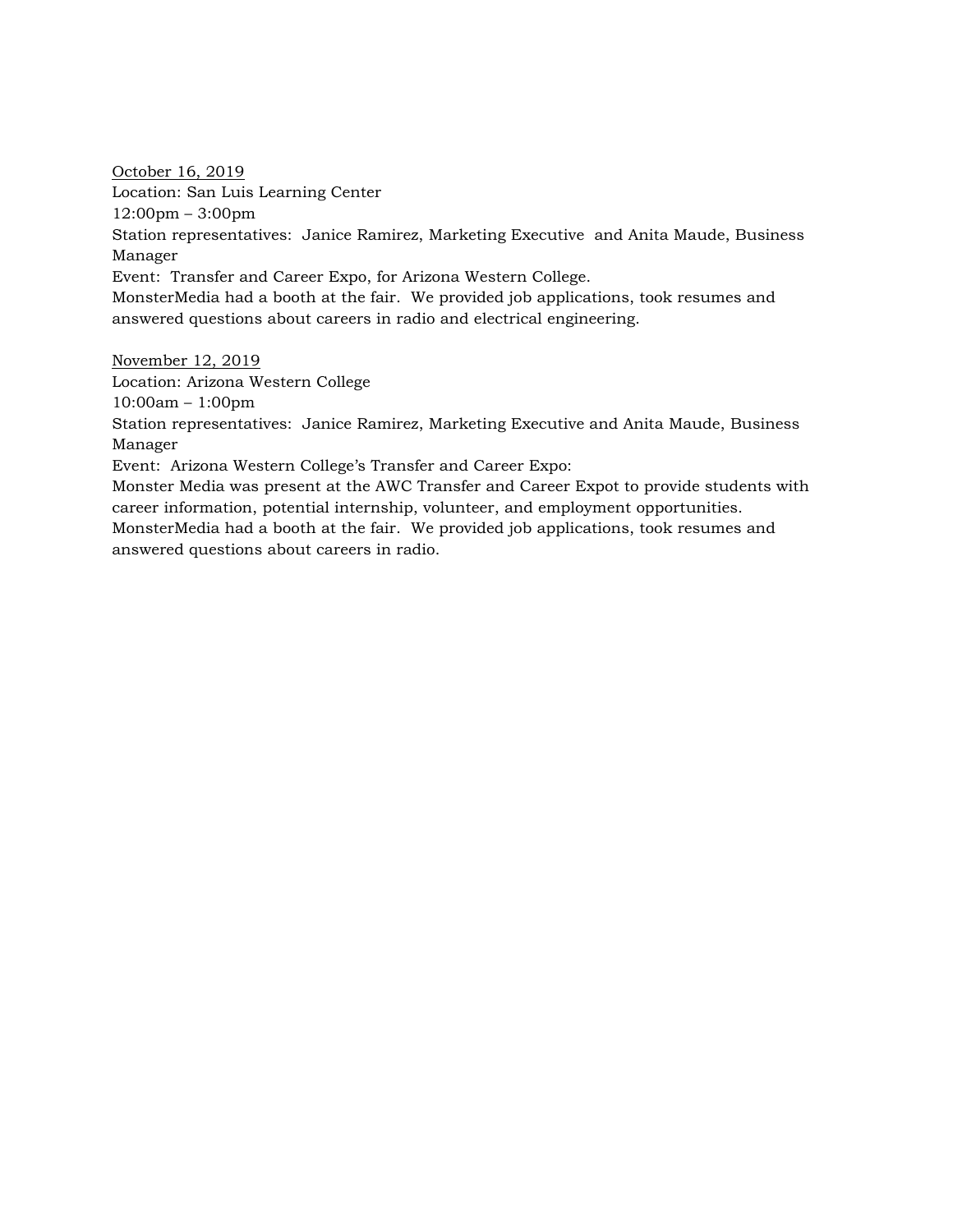# **MonsterMedia, LLC Dba: Z93 93.1 KLJZ-FM & Outlaw Country 1400 KCYK-AM EEO PUBLIC FILE REPORT June 01, 2019 – May 31, 2020**

#### **Educational Outreach**:

January 29, 2020– Theresa Straub, Sales/Production Assistant presented at the OC Johnson Elementary School, 21st Century Career Exploration Class, on radio broadcasting. Theresa spoke to Mrs. Bernel's 4th grade class about MonsterMedia, Yuma's only locally owned radio stations, KCYK – AM and KLJZ –FM and job opportunities in radio. She dispelled the idea that the only job in radio is to be a DJ or radio personality and expressed that in our industry, especially in Yuma, that there is a demand for electrical and radio engineers. She talked about the importance of accurate journalism and that those skills could be learned in Yuma by attending the local community college and transferring to one of the universities available in our small community. Theresa also went into detail about how radio broadcasting works and the process of getting a sound transmission on a radio. She also discussed that the way a radio station makes revenue is through the commercials aired on the station. Another element of broadcast radio is the production of these commercials. As part of the 21st Century Career Exploration Class, students had the opportunity to "interview" Theresa and ask questions about the possible careers in radio broadcasting. Theresa expressed the importance of attending programs like CTE, STEAM and STEM to help students grow in areas that will support the necessary skills to work in radio.

February 15, 2019 – Jennifer Blackwell, Operations Manager/Traffic Manager and Theresa Straub Sales/Production Assistant were awarded Yuma's Best for the Today in Yuma show for the second year in a row. Jennifer and Theresa's weekday, one hour show primarily focuses on providing a platform for local non-profits and local organizations to share information relevant to the Yuma community. Jennifer and Theresa also share caveats periodically that highlight radio broadcasting elements and what is needed to run a successful broadcast.

March 5, 2020 - Jennifer Blackwell, Operations Manager/Traffic Manager, Theresa Straub Sales/Production Assistant, Janice Ramirez, Marketing Executive and Anita Maude, Business Manager participated in the Rally on Main hosted by the Caballeros de Yuma. MonsterMedia provided music for the event and fielded and answered many questions about broadcasting, production, advertising and more.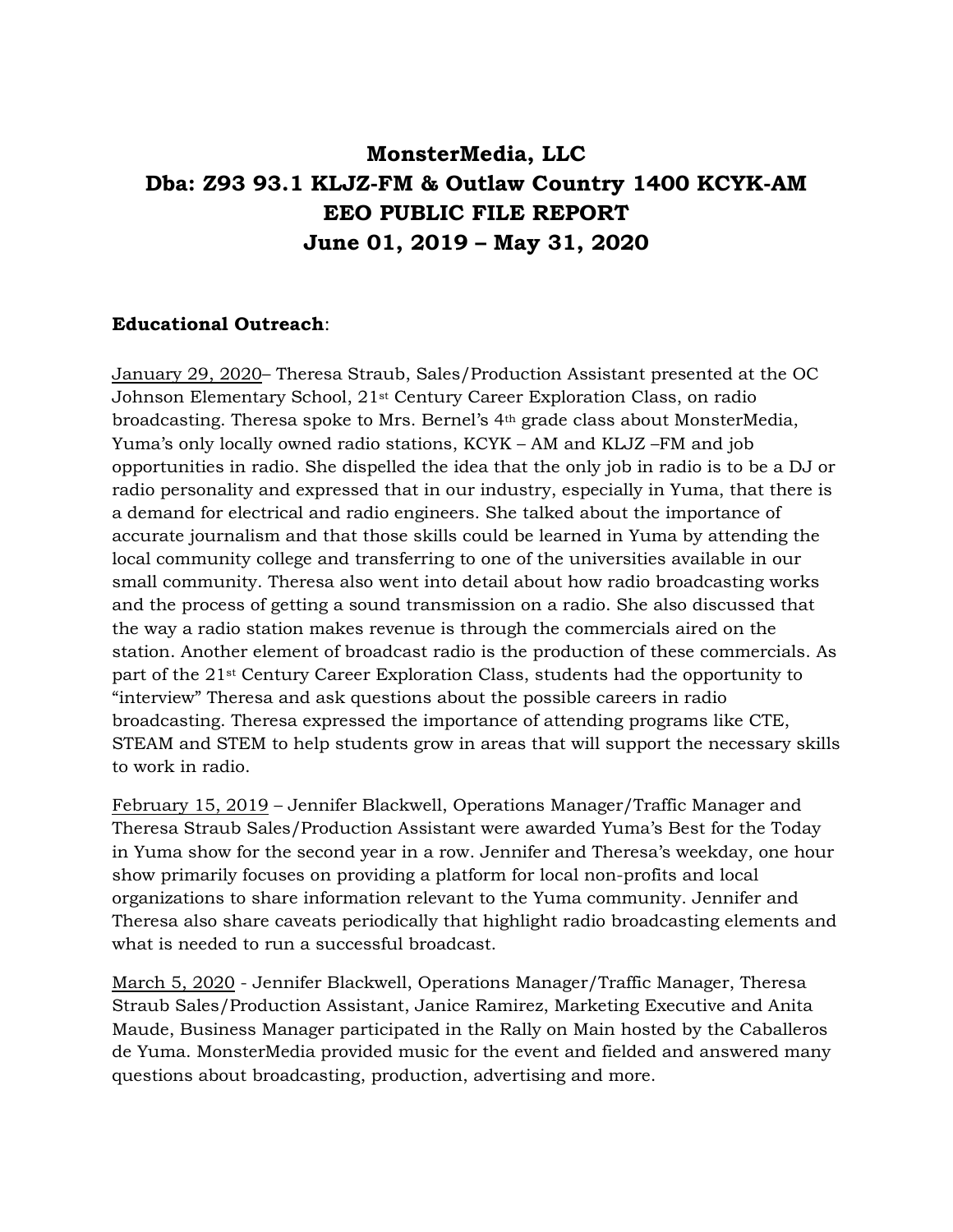March 6 & 7, 2020 - Jennifer Blackwell, Operations Manager/Traffic Manager, Theresa Straub Sales/Production Assistant and Anita Maude, Business Manager took part in the annual Midnight at the Oasis event hosted by the Caballeros de Yuma. Jennifer and Theresa were the emcees for the live performances throughout the two day event. During the breaks the staff took the opportunity to talk to guests and visitors about broadcasting and the different types of jobs in broadcasting.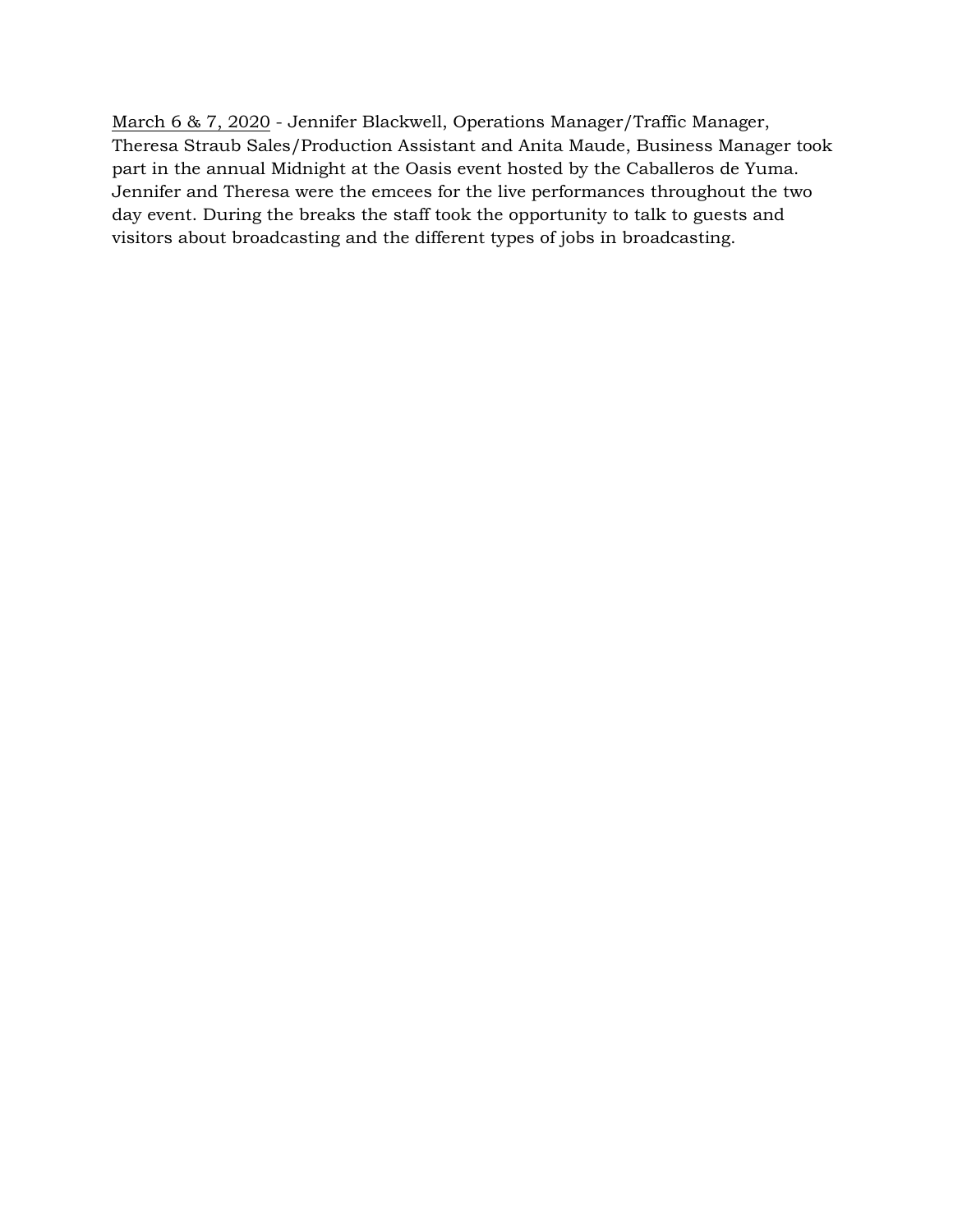#### **Exhibit No. 1B**

## **MonsterMedia, LLC Dba: Z93 93.1 KLJZ-FM & Outlaw Country 1400 KCYK-AM**

#### **Narrative Statement:**

During the 2018/2019 reporting period, MONSTERMEDIA, LLC had no fulltime positions vacant and had no need to fill this position meeting the Federal Communication Commission §73.2080 Equal employment opportunities (EEO) requirements. MONSTERMEDIA, LLC does not discriminate applicants for employment because of race, color, religion, national origin, or sex when attempting to fill any full time positions and recruits through widely disseminated resources, to include resources to organizations that distribute information about employment to job seekers, as well as meeting all employment opportunity requirements.

Over the course of the last two year reporting period, MONSTERMEDIA, LLC completed numerous Job Fairs to inform the public of broadcasting employment opportunities, as well as participation in local programs promoting outreach.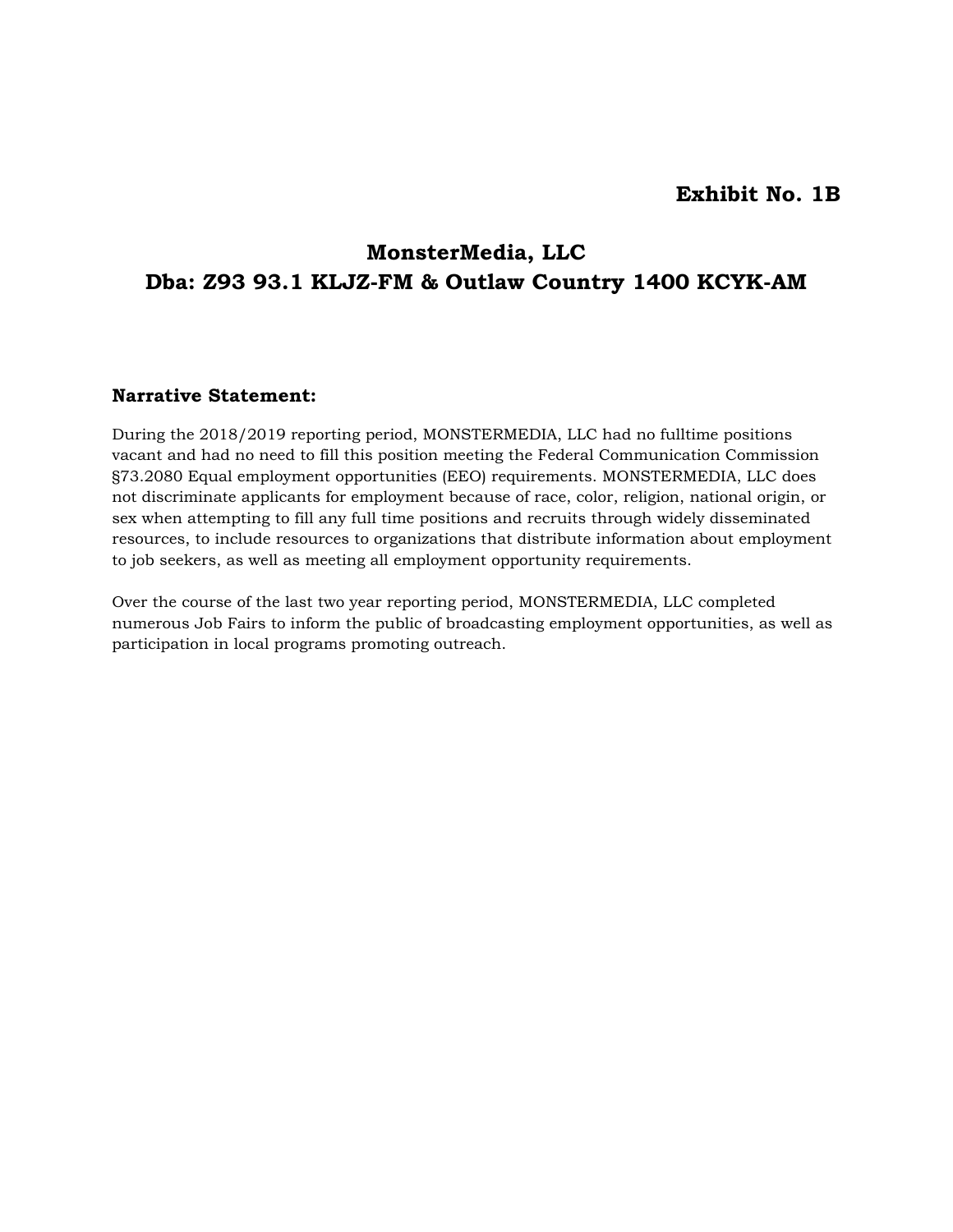# **MonsterMedia, LLC Dba: Z93 93.1 KLJZ-FM & Outlaw Country 1400 KCYK-AM EEO PUBLIC FILE REPORT June 01, 2019 – May 31, 2020**

### **Training Programs:**

Training programs are designed to enable station personnel to acquire skills that have the potential for advancement within the organization.

Marketing Assistants at our radio stations are trained in commercial production for clients as well as station promos, liners and imaging segments. This training helps the individual to develop a professional ear for quality sound (whether it be a commercial or on-air programming).

Marketing Assistants are trained to prioritize their production based on client: approvals, needs, and actual air dates.

They are trained to utilize the Adobe Audition System, as well as the DadPro on air systems. Marketing Assistants also train with the Traffic Department on entering advertising time orders.

Operations Manager/Traffic Manager is trained to enter Traffic and Client orders in the DeltaFlex system as well as meeting the needs of industry standards as systems migrate with updated OSI.

Marketing Assistant and Operations Manager continue to train on website development and knowledge integration with the current platform and continuously work on the website making improvements and daily updates.

Account Executives utilize programs provided by the Arizona Broadcast Associates as well as other local programs for Media Sellers. Webinars and online training platforms used are:

- RAB: Radio vs. Work Status
- RAB: COVID-19 Impact on KHTS
- RAB: Role as Personality Influencers
- RAB: Senior Leadership Focus 2020
- All Access: WEB DIY Industry
- All Access: Everyone Home, No Radio Podcast
- All Access: Mochella idea (virtual event idea)
- All Access: 12 Easy Ways to Support Local Businesses
- All Access: How Brand Loyalty has Changed
- ABA: New Consumer Research in the COVID-19 Era
- Yuma Chamber of Commerce: Chamber Lunch and Learn 04/22/20
- Yuma Chamber of Commerce: Chamber Lunch and Learn 04/29/20
- 05/27/20 RAB: Webinar: The Impact on Radio Listeners During COVID-19